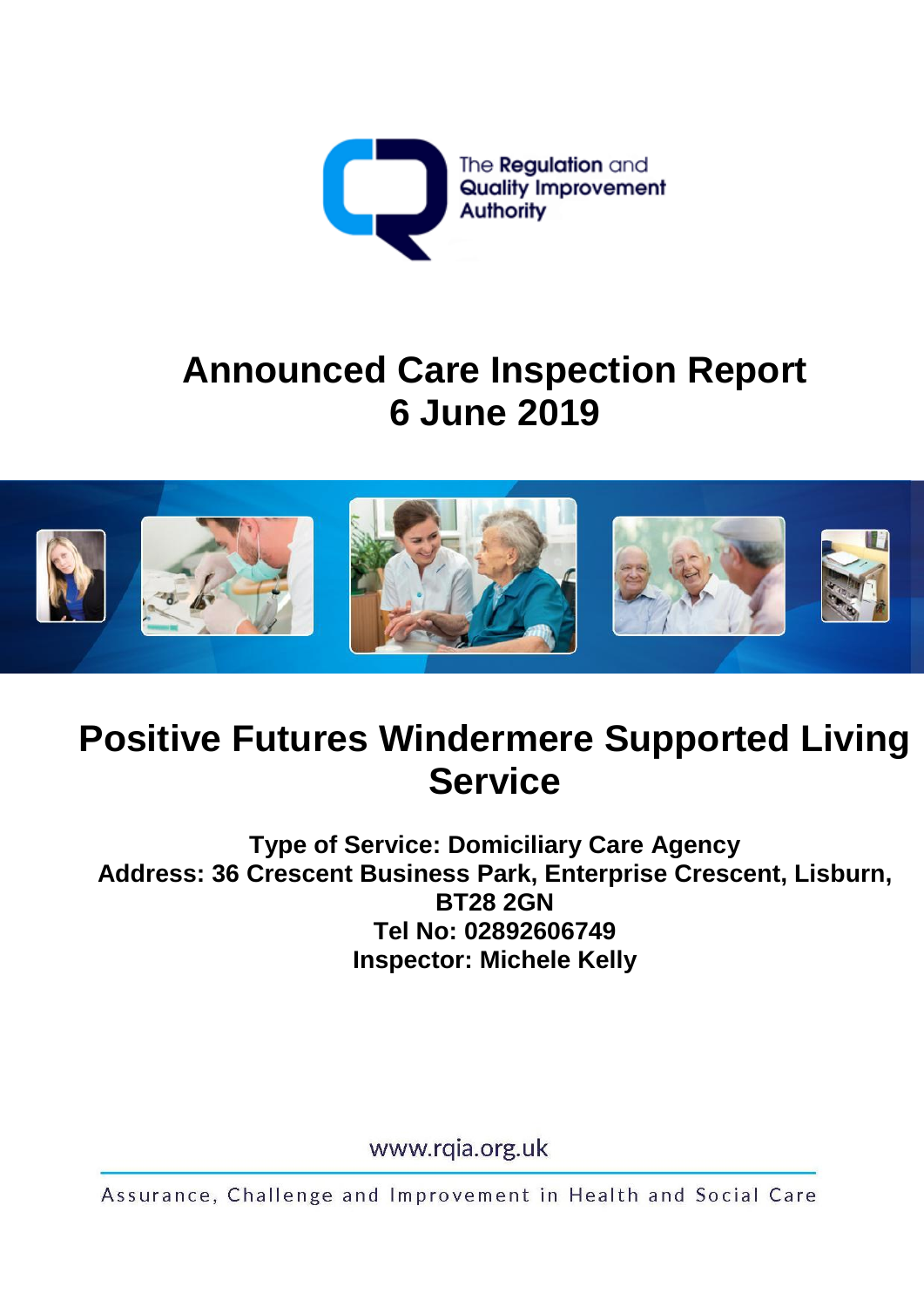It should be noted that this inspection report should not be regarded as a comprehensive review of all strengths and areas for improvement that exist in the service. The findings reported on are those which came to the attention of RQIA during the course of this inspection. The findings contained within this report do not exempt the service from their responsibility for maintaining compliance with legislation, standards and best practice.

#### **1.0 What we look for**



### **2.0 Profile of service**

Positive Futures Windermere Supported Living Service is a domiciliary care agency (supported living type) which provides personal care and housing support to individuals who reside in the Lisburn area. At the time of the inspection there were ten individuals in receipt of a service.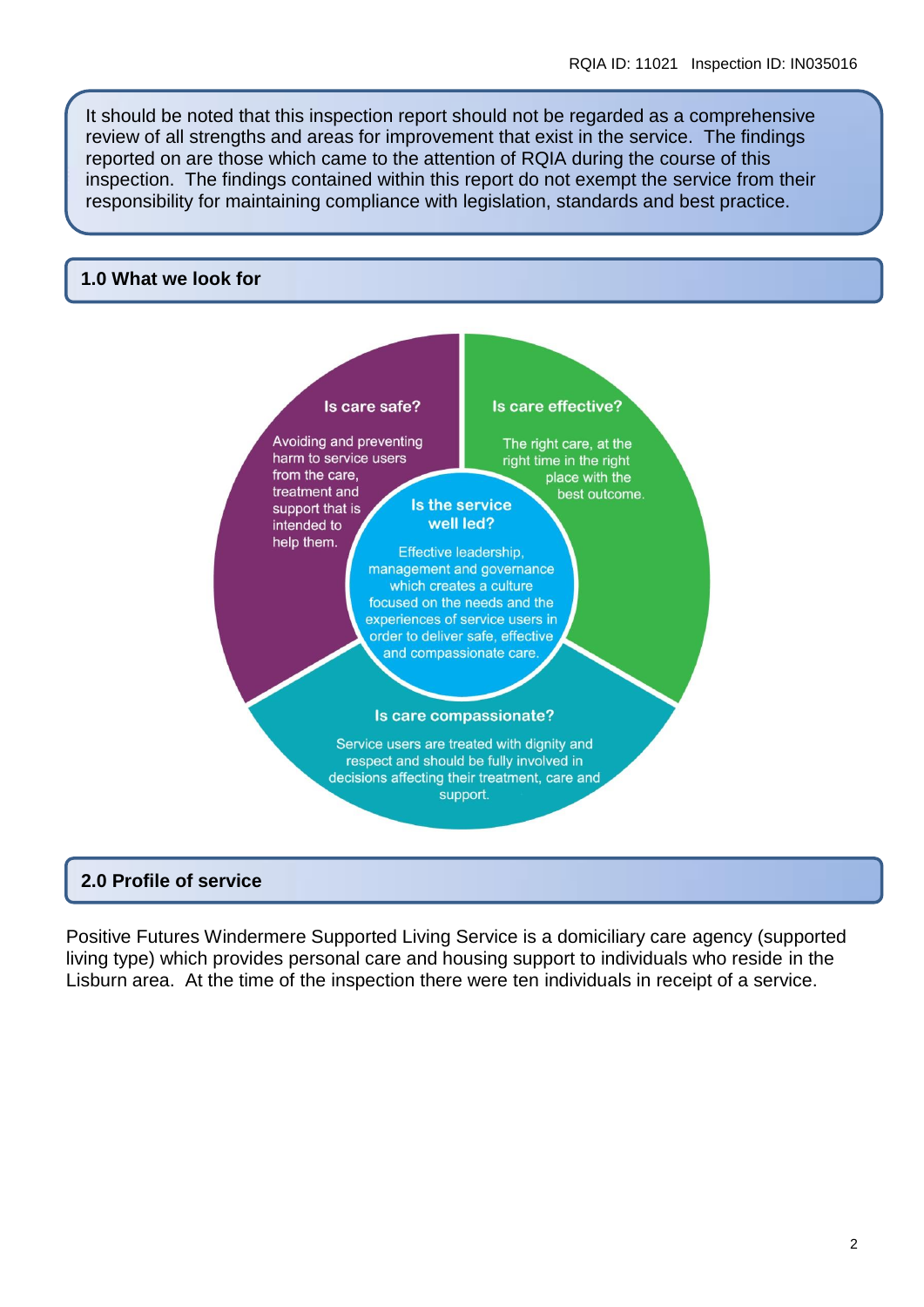# **3.0 Service details**

| <b>Organisation/Registered Provider:</b>                | <b>Registered Manager:</b> |
|---------------------------------------------------------|----------------------------|
| <b>Positive Futures</b>                                 | Mrs Laura Fleming          |
| Responsible Individual(s):<br>Mrs Agnes Philomena Lunny |                            |
| Person in charge at the time of inspection:             | Date manager registered:   |
| Mrs Laura Fleming                                       | 9 April 2018               |

## **4.0 Inspection summary**

An announced inspection took place on 6 June 2019 from 11:20 to 17:00.

This inspection was underpinned by the Domiciliary Care Agencies Regulations (Northern Ireland) 2007 and the Domiciliary Care Agencies Minimum Standards, 2011.

The inspection assessed progress with any areas for improvement identified since the last care inspection and to determine if the agency was delivering safe, effective and compassionate care and if the service was well led.

As a public-sector body, RQIA have a duty to respect, protect and fulfil the rights that people have under the Human Rights Act 1998 when carrying out our functions. In our inspections of domiciliary care agencies, we are committed to ensuring that the rights of people who receive services are protected. This means we will seek assurances from providers that they take all reasonable steps to promote people's rights. People supported by domiciliary care services have the right to expect their dignity and privacy to be respected and to have their independence and autonomy promoted. They should also experience the choices and freedoms associated with any person living in their own home.

At the request of the people who receive care and support from Positive Futures services, the organisation has requested that RQIA refer to these individuals as 'the people supported'.

Evidence of good practice was found in relation to:

- The sensitivity of staff to persons supported.
- Human Rights considerations underpinning all aspects of care and support
- Staff induction, training and supervision
- Collaborative working with HSC Trust professionals
- Governance arrangements, management of incidents, quality improvement

No areas for improvement were identified.

The people supported and their representatives indicated that they were happy with the care and support provided.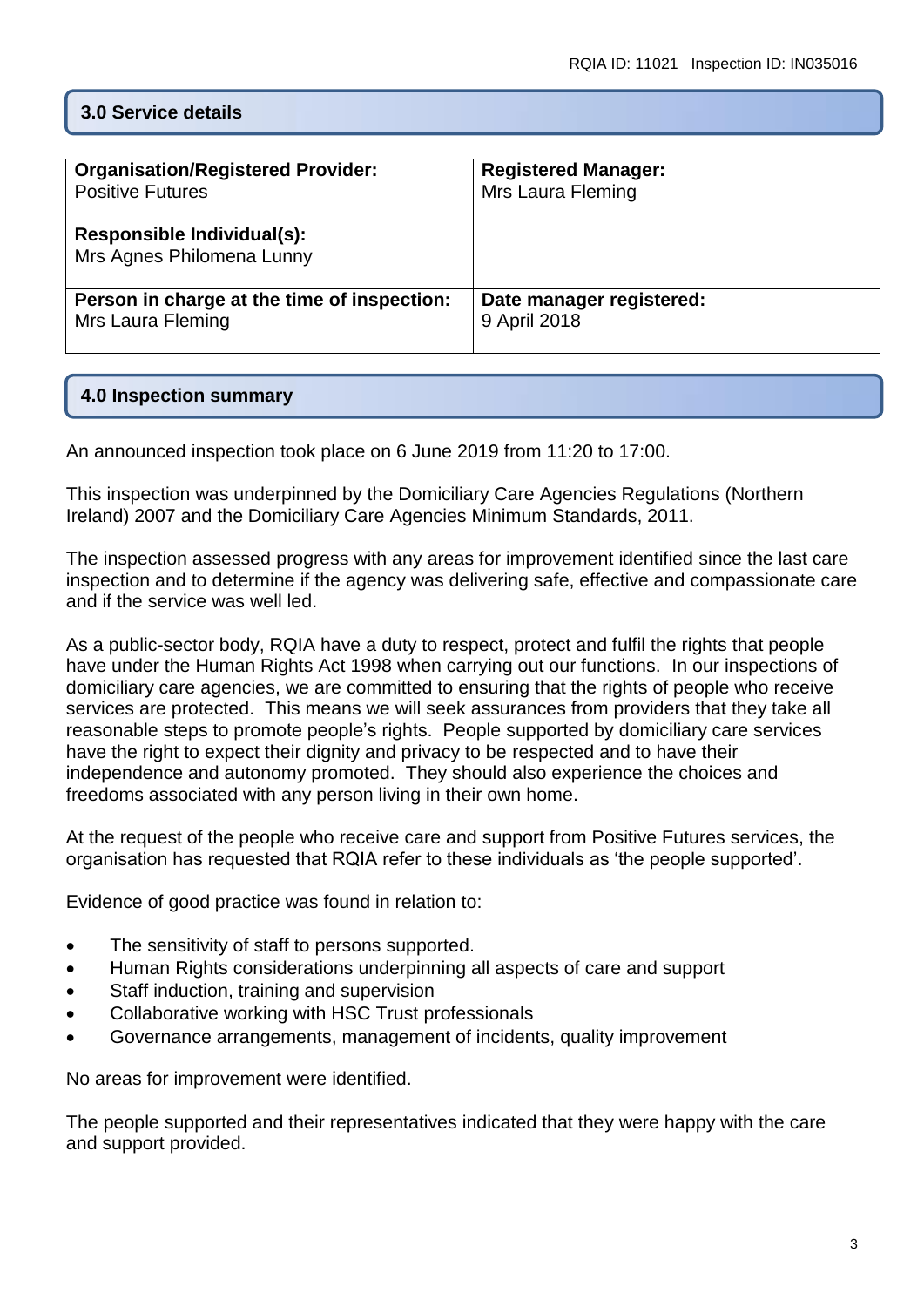The findings of this report will provide the agency with the necessary information to assist them to fulfil their responsibilities, enhance practice and the experience of the people they support.

## **4.1 Inspection outcome**

|                                       | <b>Regulations</b> | <b>Standards</b> |
|---------------------------------------|--------------------|------------------|
| Total number of areas for improvement |                    |                  |

This inspection resulted in no areas for improvement being identified. Findings of the inspection were discussed with Laura Fleming, registered manager, as part of the inspection process and can be found in the main body of the report.

### **4.2 Action/enforcement taken following the most recent care inspection dated 26 June 2018**

No further actions were required to be taken following the most recent inspection on 26 June 2018.

# **5.0 How we inspect**

Prior to inspection the inspector reviewed the following records:

- previous RQIA inspection report
- records of notifiable events reported to RQIA since the last care inspection
- all correspondence received by RQIA since the previous inspection

A range of documents policies and procedures relating to the service were reviewed during the inspection and are referred to within the body of the report.

At the request of the inspector, the manager was asked to display a poster prominently within the agency's registered premises. The poster invited staff to give their views and provided staff with an electronic means of providing feedback to RQIA regarding the quality of service provision. Twelve staff responded; analysis of feedback is included within the report.

Questionnaires were also provided for distribution to the people supported and their representatives; four were returned and details of the responses are included within the report.

The inspector met with four of the people supported and six staff members. Comments received are included within the body of the report.

The findings of the inspection were provided to the person in charge at the conclusion of the inspection.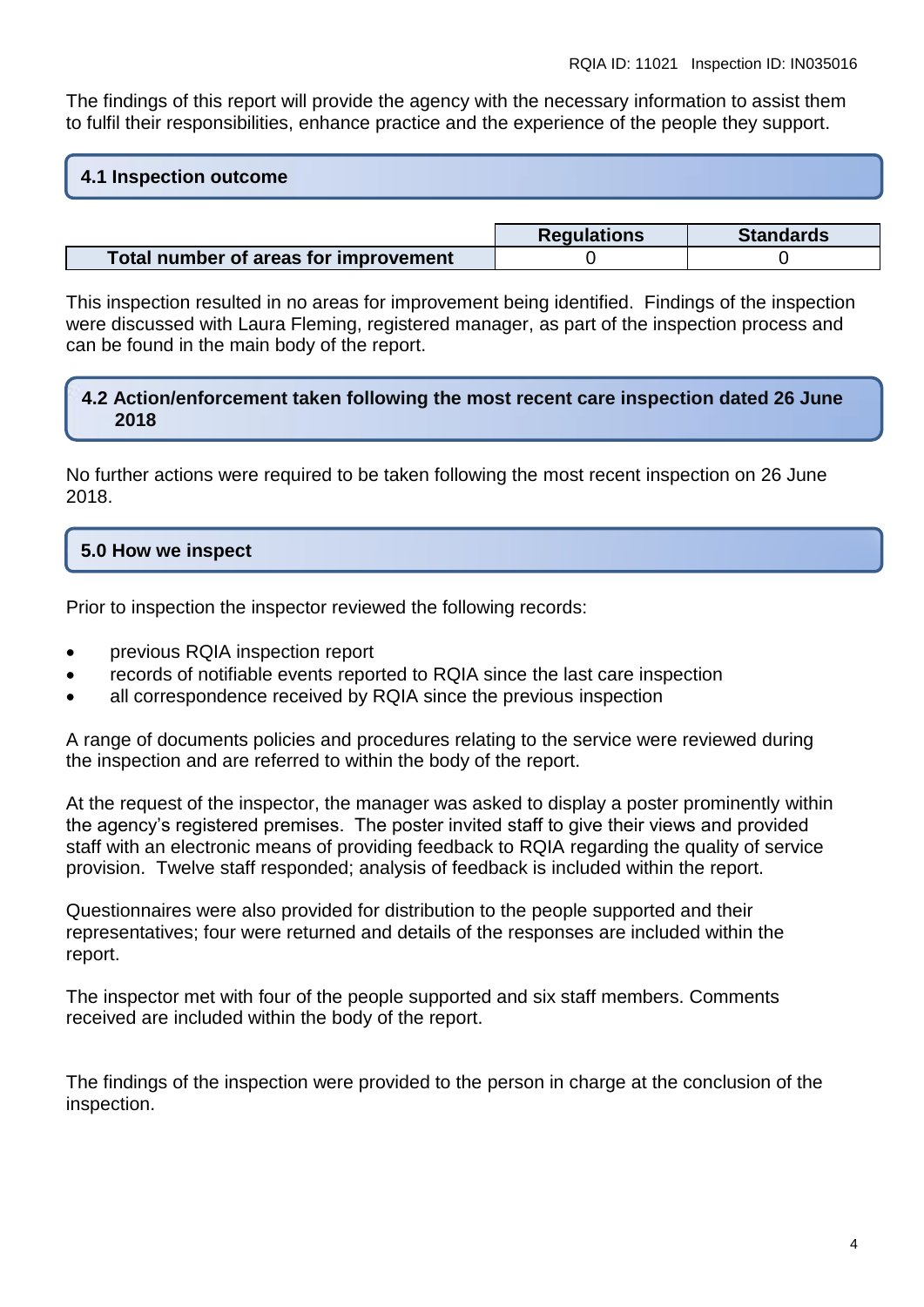## **6.0 The inspection**

#### **6.1 Review of areas for improvement from the most recent inspection dated 26 June 2019**

No areas for improvement were identified.

#### **6.2 Is care safe?**

**Avoiding and preventing harm to people supported from the care, treatment and support that is intended to help them.**

The agency's staff recruitment processes were noted to be managed in conjunction with the organisation's human resources department, located at the organisation's head office. Discussion with the manager identified that they were knowledgeable in relation to safe recruitment practices.

The inspector discussed the staffing arrangements and noted that staffing levels were maintained with the use of consistent agency staff when required and ongoing recruitment.

New employees were required to complete an induction which included training identified as necessary to meet the needs of the people supported and familiarisation with the service and the organisation's policies and procedures. This Positive Futures Foundation Programme is linked to the Northern Ireland Social Care Council (NISCC) induction standards for social care staff and refers to Human Rights. Staff who provided feedback to the inspector commented that the induction was very rigorous and beneficial. The review of two induction records verified that all staff were provided with an induction period which exceeded the timescales outlined within the Regulations. It was good to note that new recruits have access to probationary support and performance monitoring.

There was a rolling programme of training, competency assessments, supervision and appraisals and these areas were routinely monitored as part of the monthly quality monitoring processes. In addition training had been provided to staff in areas such as epilepsy awareness, Positive Behaviour Support, equality and diversity, confidentiality, Makaton sign language and data protection. Specific training had also been provided to staff in relation to individual needs of the people supported, as requested or as required.

Arrangements were in place to embed the new regional operational safeguarding policy and procedure into practice. The role of the Adult Safeguarding Champion (ASC) was discussed during the inspection and the inspector was advised that there is an identified person within the organisation who holds this responsibility and ensures that the organisation's safeguarding activity is in accordance with the regional policy and procedures. The inspector was advised that there had been a small number of incidents which had been referred to adult safeguarding since the date of the last inspection. Discussion with the management team identified that these had been reported appropriately. The inspector was advised of the organisation's response to disciplinary matters and was satisfied that appropriate action had been taken to protect the people supported when these issues were identified.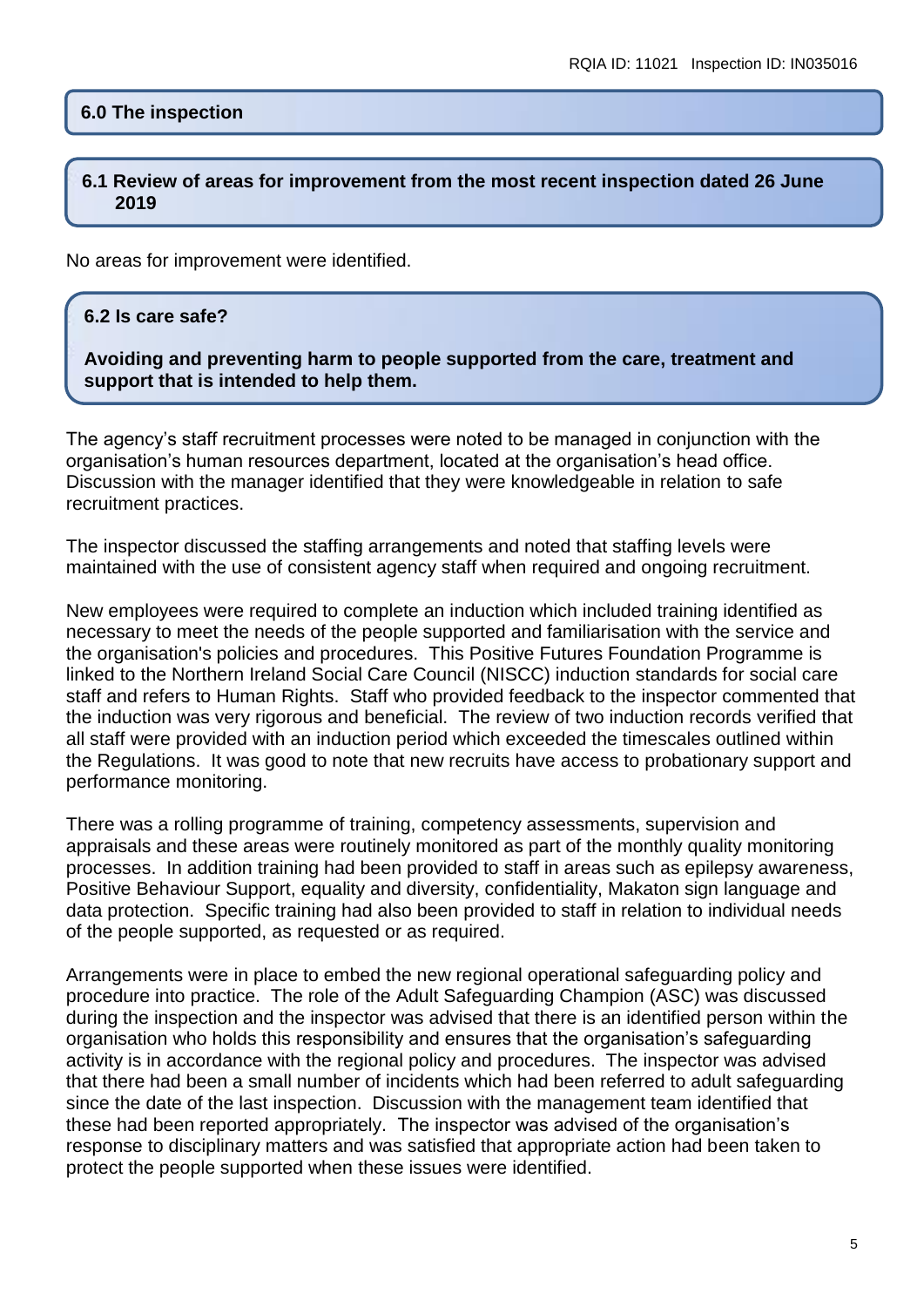During the inspection the inspector reviewed the agency's arrangements for identifying, managing and where possible eliminating unnecessary risk to the health, welfare and safety of the people supported. Records confirmed that comprehensive risk assessment had been completed in conjunction with the people supported and their representatives. There was evidence of positive risk taking in collaboration with the people supported and/or their representatives, the agency and the Health and Social Care (HSC) trust.

There was a policy and procedure in place relating to human rights and restrictive practices. The inspector was advised that staff had received training in human rights as part of the Positive Behaviour Support training. Any restrictive practices used, were considered and agreed in conjunction with the people supported and their relevant representatives. A review of the records confirmed that restrictive practices were reviewed on a regular basis and were overseen by the management team.

The inspector reviewed a sample of accident and incident records and confirmed that they had been managed appropriately. These areas were reviewed by the management team as part of their quality monitoring processes. The inspector also reviewed a notifiable incident which the agency had reported to RQIA. The manager outlined the context and actions taken by staff and relatives at the time and the measures taken by the organisation and trust professionals to limit the potential for reoccurrence. The inspector was satisfied that the best interests of the persons supported had been appropriately considered and that the responses were justified and proportionate.

# **Areas of good practice**

There were examples of good practice found throughout the inspection in relation to staff induction, training, supervision and appraisal, adult safeguarding, risk management.

# **Areas for improvement**

No areas for improvement were identified during the inspection.

|                                       | <b>Regulations</b> | <b>Standards</b> |
|---------------------------------------|--------------------|------------------|
| Total number of areas for improvement |                    |                  |

## **6.3 Is care effective?**

**The right care, at the right time in the right place with the best outcome.**

The full nature and range of service provision was detailed in the Statement of Purpose. The inspector advised that the telephone number for RQIA had changed and requested all documents including the Statement of Purpose be updated accordingly. The agency's arrangements for appropriately assessing and meeting the needs of the people supported were examined during the inspection.

The review of the care records identified that they were comprehensive, person-centred and maintained in an organised manner. The care records evidenced referral information, risk assessments, care plans and annual care reviews with the relevant Trust representative.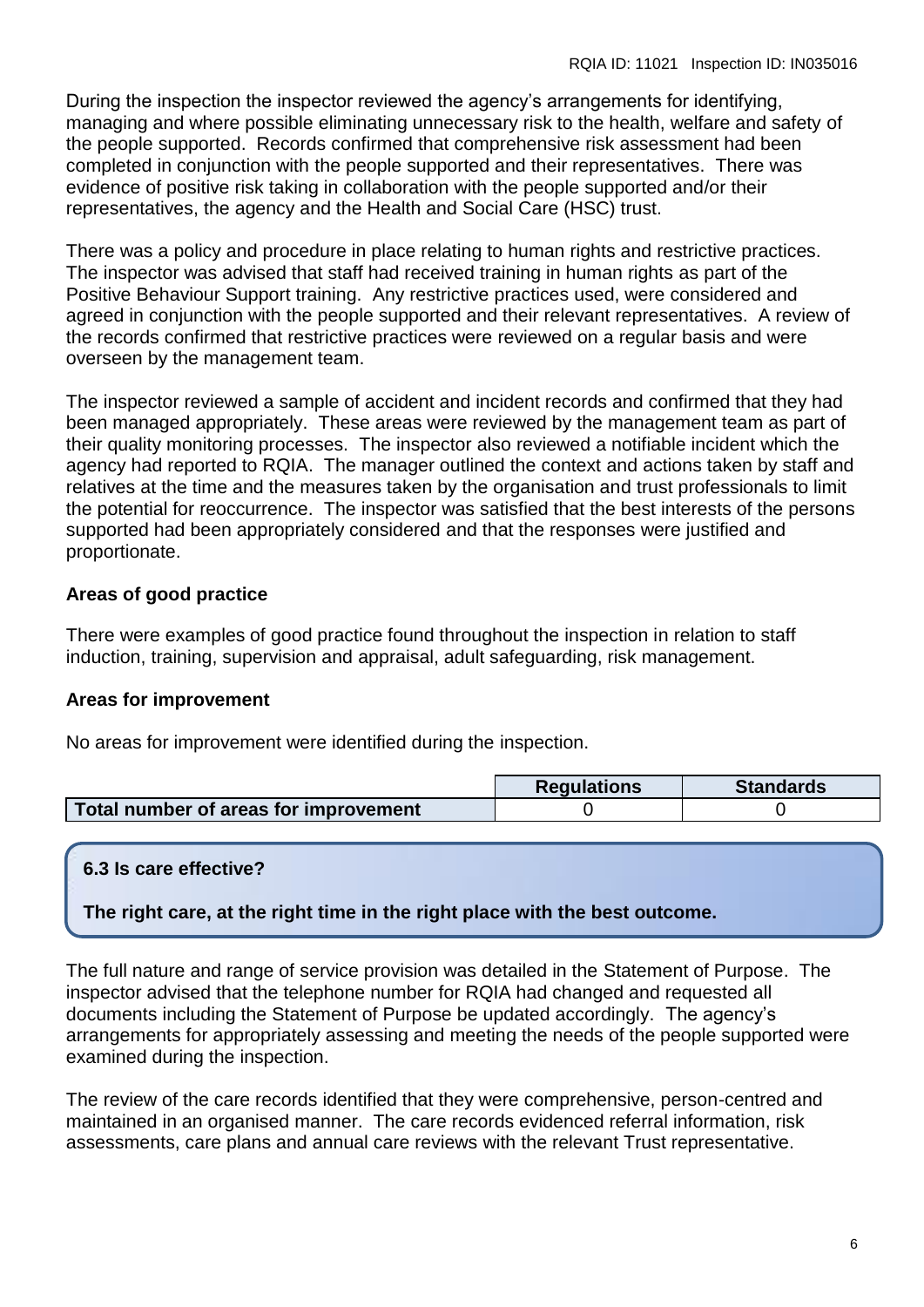A number of individuals who live in Windermere were unable to understand written information in their care record due to their individual needs. Care plans had been developed in 'easy read' (pictorial) format so that the care plan would be provided in a more meaningful way. The inspector examined three care records and found these to be very detailed and reflective of the individuals' specific preferences. Person centred portfolios are also used to provide detailed information in relation to the communication needs of individuals.

The review of the care records evidenced that the agency was committed to promoting the human rights of the people they supported; this was particularly evident in relation to staff knowing what was important to the people they supported and how best they could support and communicate with them.

The people supported were provided with a Support Agreement, which was also provided in a suitable format, as appropriate to their needs. This ensured the people supported had information relating to their rights and the care they should expect from Positive Futures.

The agency had robust quality monitoring systems in place to audit and review the effectiveness and quality of care delivered to the people supported. The inspector viewed three quality monitoring reports and noted clear evidence of effective communication with the people supported, their representatives and with relevant HSC Trust representatives, as required.

The inspector met four persons supported in their own homes and observed staffs' approach to be confident and caring. The manager described how staff are 'matched' to work with individuals and how the agency strive to ensure consistency in respect of staff working in individual's homes.

## **Areas of good practice**

There were examples of good practice found throughout the inspection in relation to the quality of the care records and the agency's engagement with the people supported.

## **Areas for improvement**

No areas for improvement were identified during the inspection.

|                                       | <b>Requlations</b> | <b>Standards</b> |
|---------------------------------------|--------------------|------------------|
| Total number of areas for improvement |                    |                  |

# **6.4 Is care compassionate?**

**People supported are treated with dignity and respect and should be fully involved in decisions affecting their treatment, care and support.**

The inspector sought to assess the agency's ability to treat people supported with dignity, respect, equality and compassion and to effectively engage individuals in decisions relating to their care and support.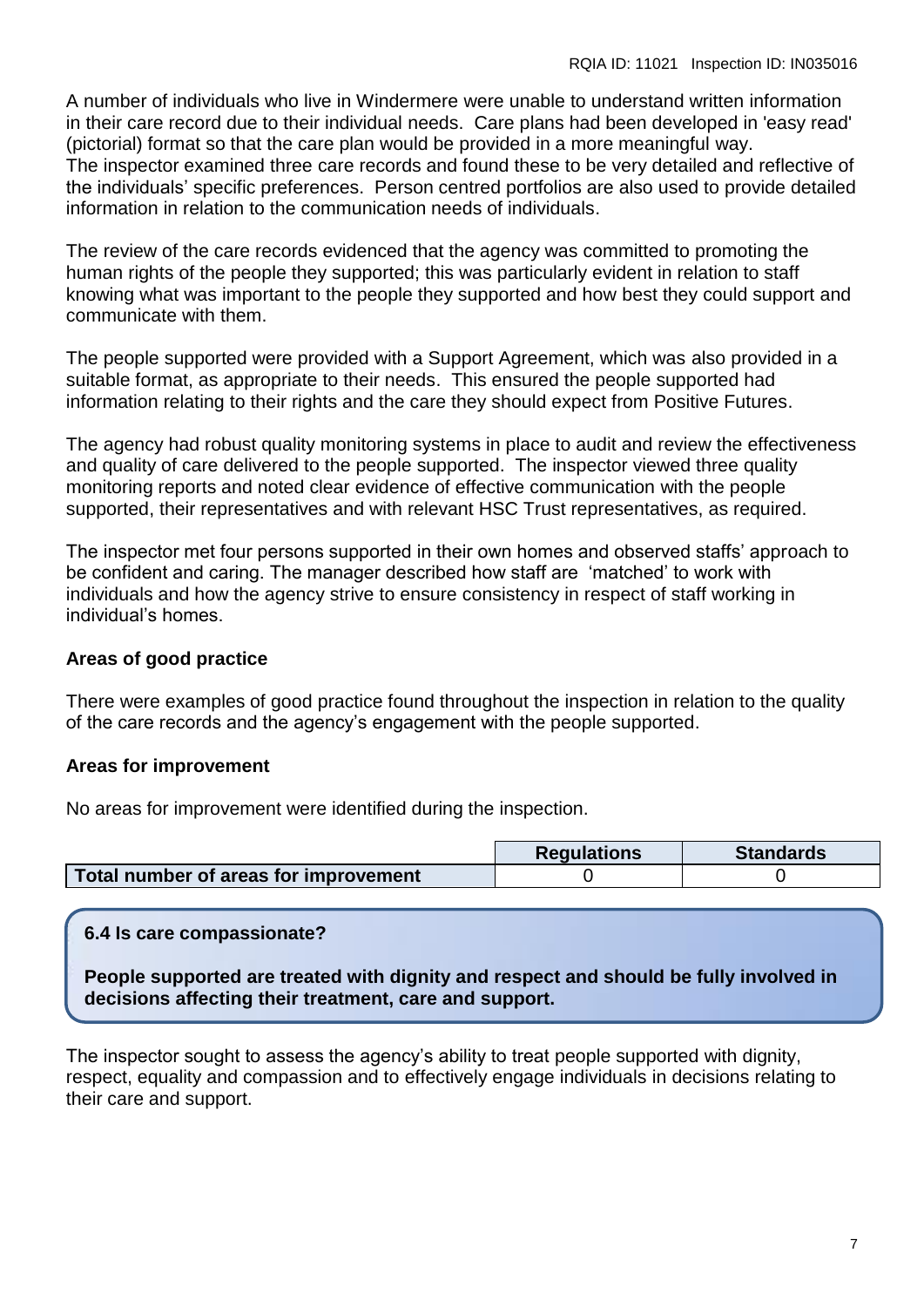Staff spoken with during the inspection described aspects of care provision which reflected their understanding of choice, dignity, and respect. The manager described examples of how staff engage with the people supported to enable them to live a more fulfilling life in the community. Staff also demonstrated a clear understanding regarding confidentiality in line with policy.

The inspector commends the emphasis placed on personalisation by the agency as evidenced by the records within the personal portfolio which contains a range of tools to ensure staff had the information required to best support the individuals.

Observations made during the inspection indicated that the promotion of values such as choice, dignity and respect were embedded in the culture and ethos of the organisation. The inspector was invited to visit the homes of people supported and witnessed staff facilitating care and support with sensitivity and attention to individual needs. The inspector noted that the people supported seemed relaxed in the presence of staff and that staff were calm and patient.

The inspector discussed arrangements in place relating to the equality of opportunity for people supported and the need for staff to be aware of equality legislation whilst also recognising and responding to the diverse needs of individuals in a safe and effective manner. It was identified that staff had completed training on equality and diversity.

Discussions with the people supported, staff and the person in charge provided evidence that supports individuals' equal opportunities, regardless of their abilities, their background, choices or their lifestyle.

Some of the other areas of equality awareness identified during the inspection include:

- **e** effective communication
- involvement of people supported
- adult safeguarding
- advocacy
- equity of care and support
- individualised person-centred care
- individualised risk assessment
- disability awareness.

Twelve staff members provided electronic feedback to RQIA regarding the quality of service provision. The majority of respondents indicated that they felt 'satisfied' that the care and support provided was safe, effective and compassionate; and that the service was well led. Three respondents indicated that they were 'undecided' in relation to safe care. One respondent was 'unsatisfied' that care was compassionate and three were 'unsatisfied' that care was effective. Five respondents were 'undecided' in relation to the well led domain. Given that there were no written responses provided to support the responses, the feedback was relayed to the manager for review and action as appropriate.

The returned questionnaires from two of the people supported and two relatives indicated that that they were 'very satisfied' that the care was safe, effective and compassionate; and that the service was well led.

### **Relatives' written comments**:

"Great staff cannot do enough."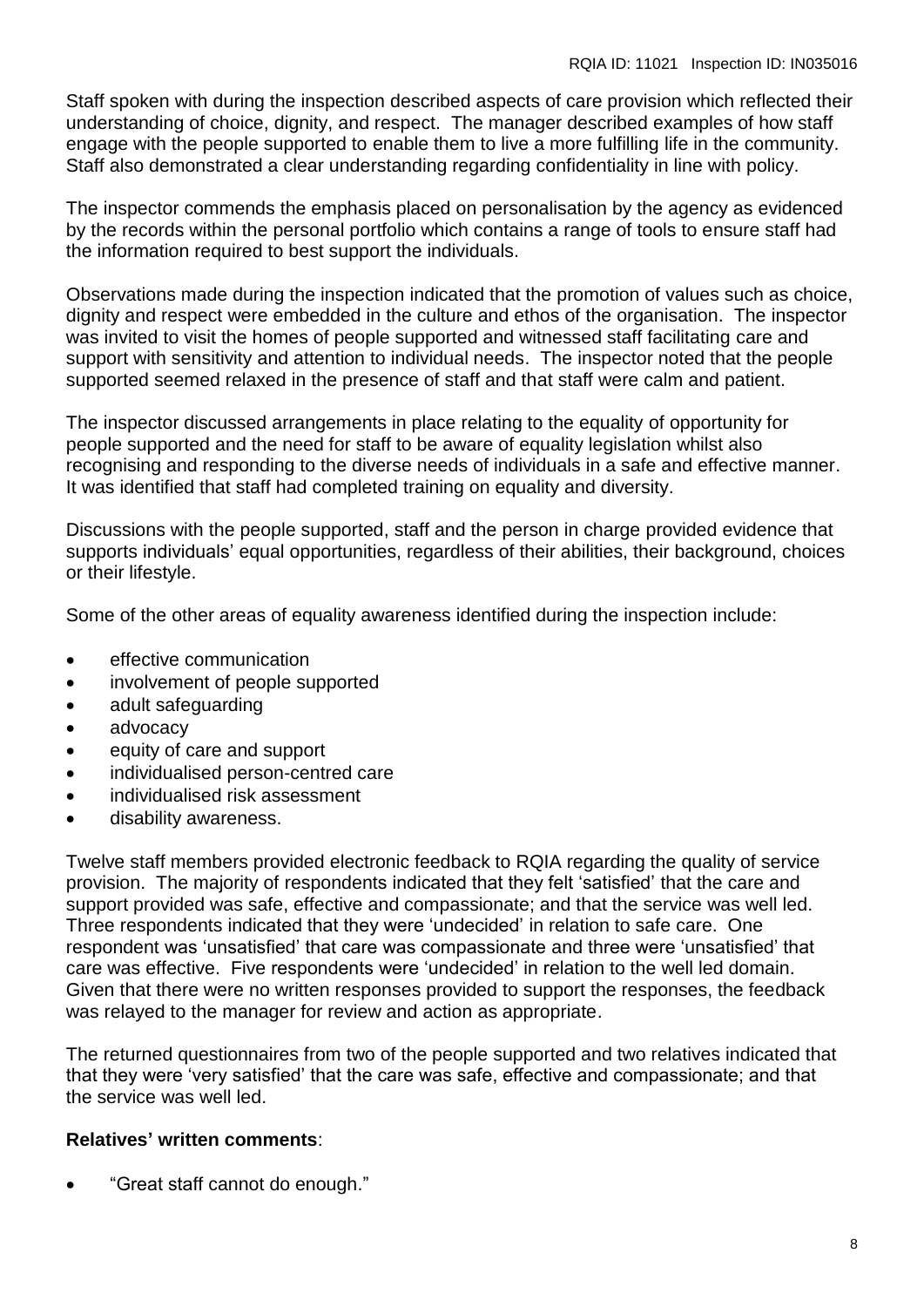"Windermere is fabulous."

## **Areas of good practice**

There were examples of good practice found throughout the inspection in relation to the provision of compassionate care and the involvement of the people supported.

### **Areas for improvement**

No areas for improvement were identified during the inspection.

|                                       | <b>Requlations</b> | <b>Standards</b> |
|---------------------------------------|--------------------|------------------|
| Total number of areas for improvement |                    |                  |

### **6.5 Is the service well led?**

**Effective leadership, management and governance which creates a culture focused on the needs and experience of people supported in order to deliver safe, effective and compassionate care.**

The inspector reviewed management and governance systems in place within the agency to meet the needs of the people supported; it was identified that the agency has effective systems of management and governance in place. The agency is managed by two job sharing service managers supported by deputy managers, senior support workers and support workers.

Quality monitoring is a robust process which includes an assessment of a range of 'metrics' submitted by the manager on a monthly basis. A visit to the agency's registered premises is also undertaken and includes discussion with staff and the people supported. The reports of the quality monitoring were examined; these were suitably detailed and included references to recruitment activity, deployment of staff and to good practice identified. Any areas for improvement were also clearly noted alongside actions to be taken and timescales.

A review of incidents confirmed that these were appropriately managed and there were procedures in place to ensure that any complaints received would be responded to in accordance with policy. No complaints had been received since the last inspection.

All staff providing care and support to people supported are required to be registered with the Northern Ireland Social Care Council (NISCC). The person in charge confirmed that information regarding registration and renewal dates were maintained by the agency. A review of NISCC records confirmed that all staff were currently registered.

There was evidence of effective collaborative working relationships with key stakeholders, including the HSC Trust, families of the people supported and staff.

## **Staff comments**:

- "Management are approachable and supportive."
- "Choice is given to the people supported in all aspects of their life."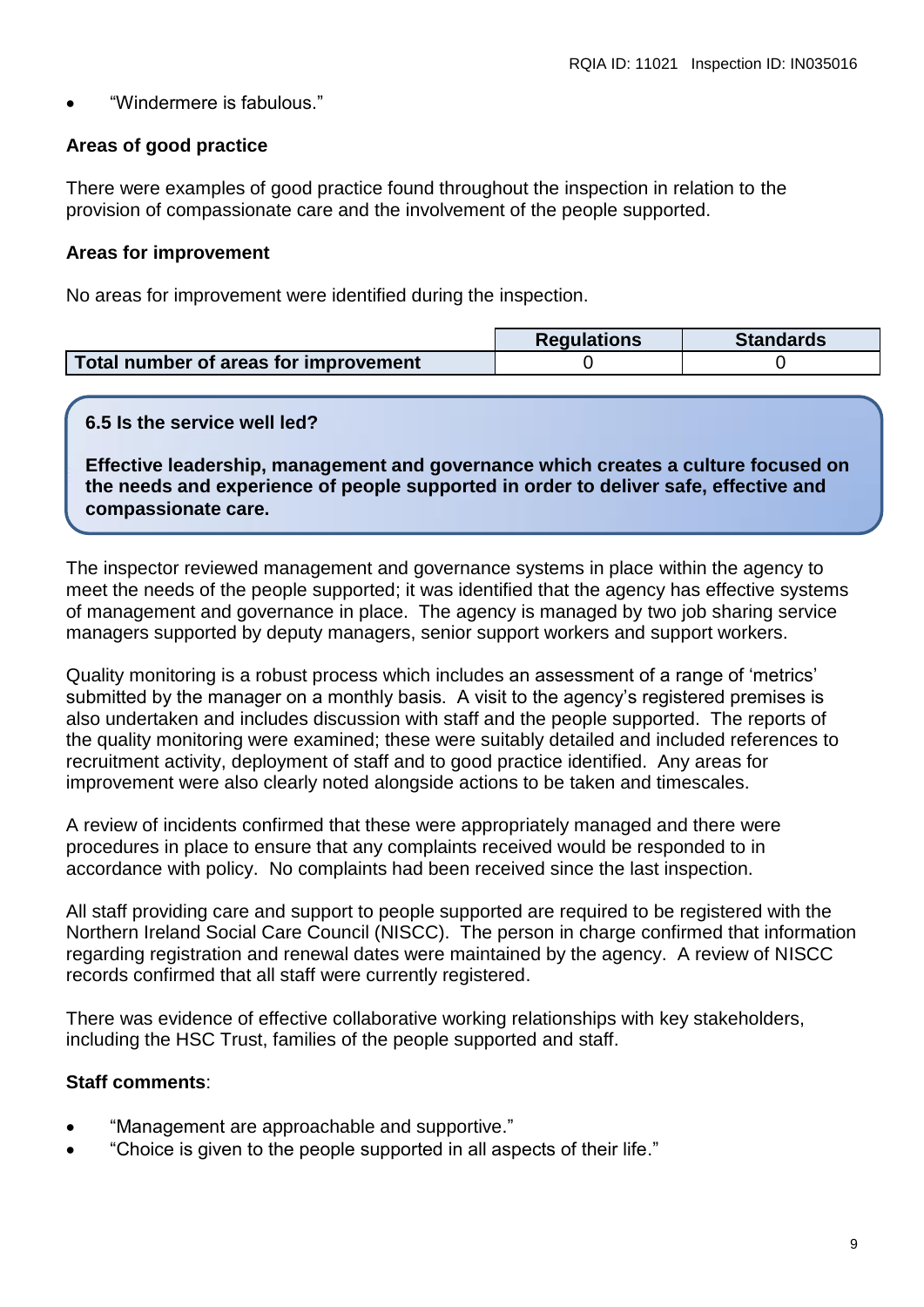#### **Comments from people supported:**

- "People treat me well."
- "I get on well with the person I live with."

#### **Areas of good practice**

There were good governance and management arrangements in place, which focused on quality improvement initiatives and maintaining good working relationships.

It was evident in all four domains that the agency promoted the people supported's human rights; this was evident particularly in relation to the areas of restrictive practices and consent.

#### **Areas for improvement**

No areas for improvement were identified during the inspection.

|                                       | <b>Regulations</b> | <b>Standards</b> |
|---------------------------------------|--------------------|------------------|
| Total number of areas for improvement |                    |                  |
|                                       |                    |                  |

**7.0 Quality improvement plan**

There were no areas for improvement identified during this inspection, and a QIP is not required or included, as part of this inspection report.